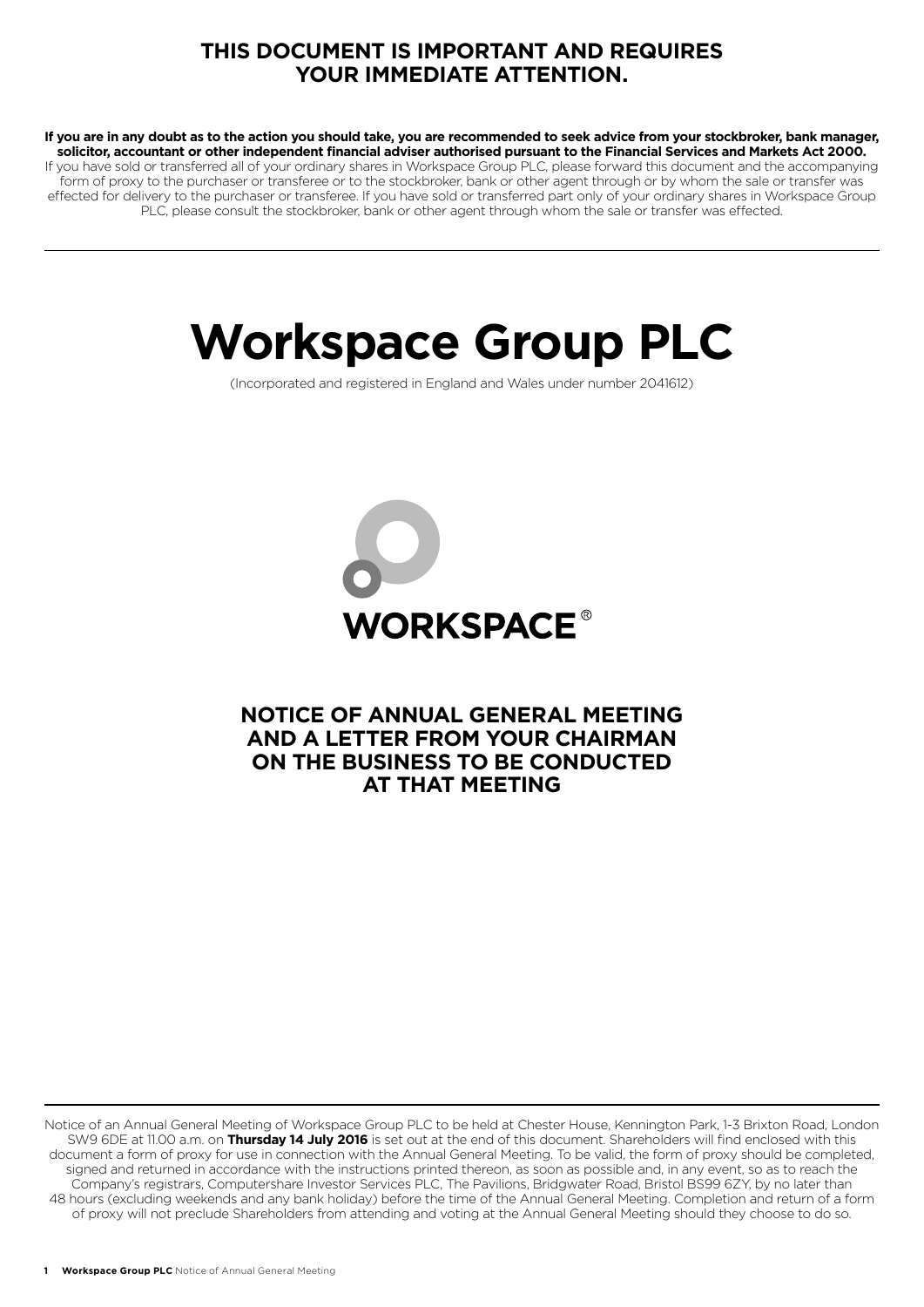# **Definitions**

In this document, except where the context otherwise requires, the following expressions shall have the following meanings:

#### 2016 Annual Remuneration Report

the remuneration report contained on pages 98 to 119 of the Annual Report and Accounts;

#### Act

the Companies Act 2006;

#### AGM or Annual General Meeting

the Annual General Meeting of the Company convened for Thursday 14 July 2016, notice of which is set out at the end of this document, or any reconvened meeting following adjournment thereof;

#### Annual Report and Accounts

the Annual Report and Accounts of the Company for the financial year ended 31 March 2016 and the reports of the Directors and auditors thereon;

#### Articles

the Articles of Association of the Company currently in force;

#### Board or Directors

the Directors of the Company for the time being;

## Code

the UK Corporate Governance Code;

#### **Company**

Workspace Group PLC;

## **Group**

the Company and its subsidiary undertakings from time to time;

#### IA

the Investment Association;

#### Ordinary Shares

the ordinary shares of £1.00 each in the capital of the Company;

#### Remuneration Policy

the Directors' Remuneration Policy found on pages 102 to 108 of the 2016 Annual Remuneration Report;

#### Shareholders

holders of ordinary shares in the capital of the Company; and

## Shareholders' Rights Regulations

the Shareholders' Rights Regulations 2009.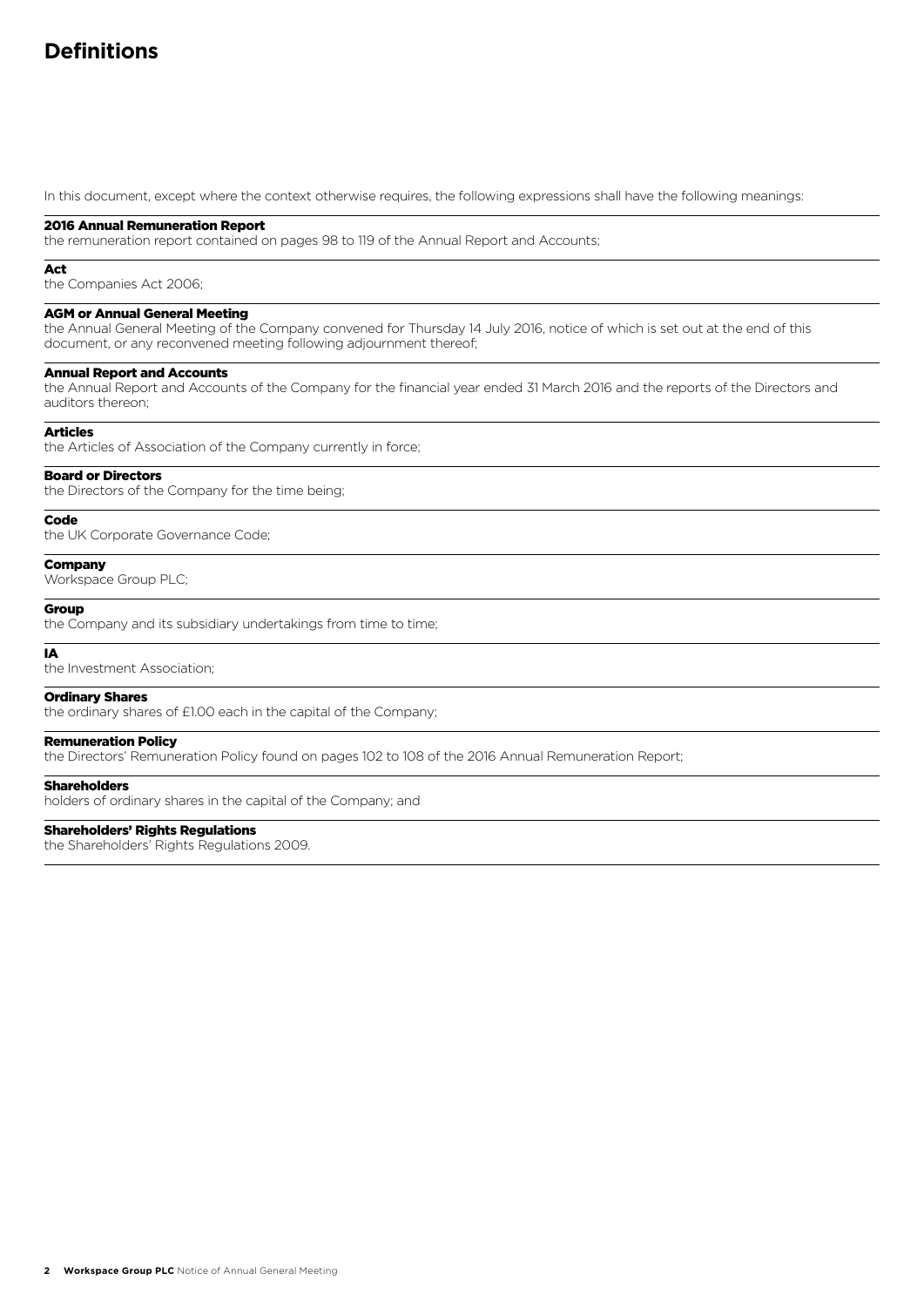

# **Workspace Group PLC**

(Incorporated and registered in England and Wales under number 2041612)

#### Directors:

| <b>Daniel Kitchen</b>  | (Non-Executive Chairman)  |
|------------------------|---------------------------|
| <b>Jamie Hopkins</b>   | (Chief Executive Officer) |
| <b>Graham Clemett</b>  | (Chief Financial Officer) |
| <b>Chris Girling</b>   | (Non-Executive Director)  |
| <b>Stephen Hubbard</b> | (Non-Executive Director)  |
| <b>Maria Moloney</b>   | (Non-Executive Director)  |
| <b>Damon Russell</b>   | (Non-Executive Director)  |

To Shareholders and, for information only, to share option holders

Chester House Kennington Park 1-3 Brixton Road London SW9 6DE

Registered office:

13 June 2016

Dear Shareholder

#### Notice of Annual General Meeting and explanation of business

#### INTRODUCTION

I am pleased to invite you to the thirtieth Annual General Meeting of the Company, to be held at Chester House, Kennington Park, 1-3 Brixton Road, London SW9 6DE, at 11.00 a.m. on Thursday 14 July 2016.

A formal notice convening the AGM is set out on pages 7 to 9 of this document and an explanation of each of the resolutions that the Directors will be proposing at the AGM is set out below.

#### Annual Report and Accounts (Resolution 1)

The business of the AGM will begin with a resolution to receive and adopt the Annual Report and Accounts. Shareholders will have the opportunity to put any questions on the Annual Report and Accounts to the Board before the resolution is proposed at the AGM.

#### Directors' Annual Remuneration Report (Resolution 2)

Resolution 2 seeks approval for the 2016 Annual Remuneration Report for the financial year ended 31 March 2016 (other than the Remuneration Policy which does not need to be approved by Shareholders this year). The vote is an advisory one (that is, the contents of the report will not change as a result of the vote).

#### Declaration of final dividend (Resolution 3)

A final dividend of 10.19 pence per ordinary share, to be paid as a REIT Property Income Distribution, has been recommended by the Board for the year ended 31 March 2016 and, if approved by Shareholders, will be paid on 5 August 2016 to all shareholders on the register at the close of business on 8 July 2016.

#### Re-election of Directors (Resolutions 4 to 10)

The Articles require one-third of the current Directors to retire by rotation at every annual general meeting. However, the Company is adopting the requirements of the Code in relation to Directors' appointments and in particular the annual re-election of all Directors. Therefore, in accordance with provision B.7.1 of the Code, all of the Directors will retire at the AGM and, being eligible, offer themselves for re-election. In relation to all of the Directors seeking re-election, I can confirm that, following formal performance evaluation, the Board has determined that their performance continues to be effective and they continue to demonstrate commitment to their roles as Directors, including commitment of the necessary time for Board and committee meetings and other duties. The Board is satisfied that each of the Non-Executive Directors offering themselves for re-election remains independent in character and judgement and that there are no relationships or circumstances which are likely to affect or could appear to affect their judgement.

Biographical details of each of the Directors are set out on pages 66 to 68 of the Annual Report and Accounts.

## Re-appointment and remuneration of auditors (Resolutions 11 and 12)

The Company is required at each general meeting at which accounts are presented to appoint auditors to hold office until the next such meeting. Accordingly, the Shareholders will be asked to re-appoint PricewaterhouseCoopers LLP as the Company's auditors until the conclusion of the next annual general meeting in 2017 and to grant authority to the Audit Committee to determine their remuneration.

PricewaterhouseCoopers LLP have been the Company's auditors since 1988. During the current financial year, the Company intends to re-tender the external audit contract with respect to the 2017/2018 audit. Thereafter, the Company intends to re-tender the external audit contract at least once every 10 years.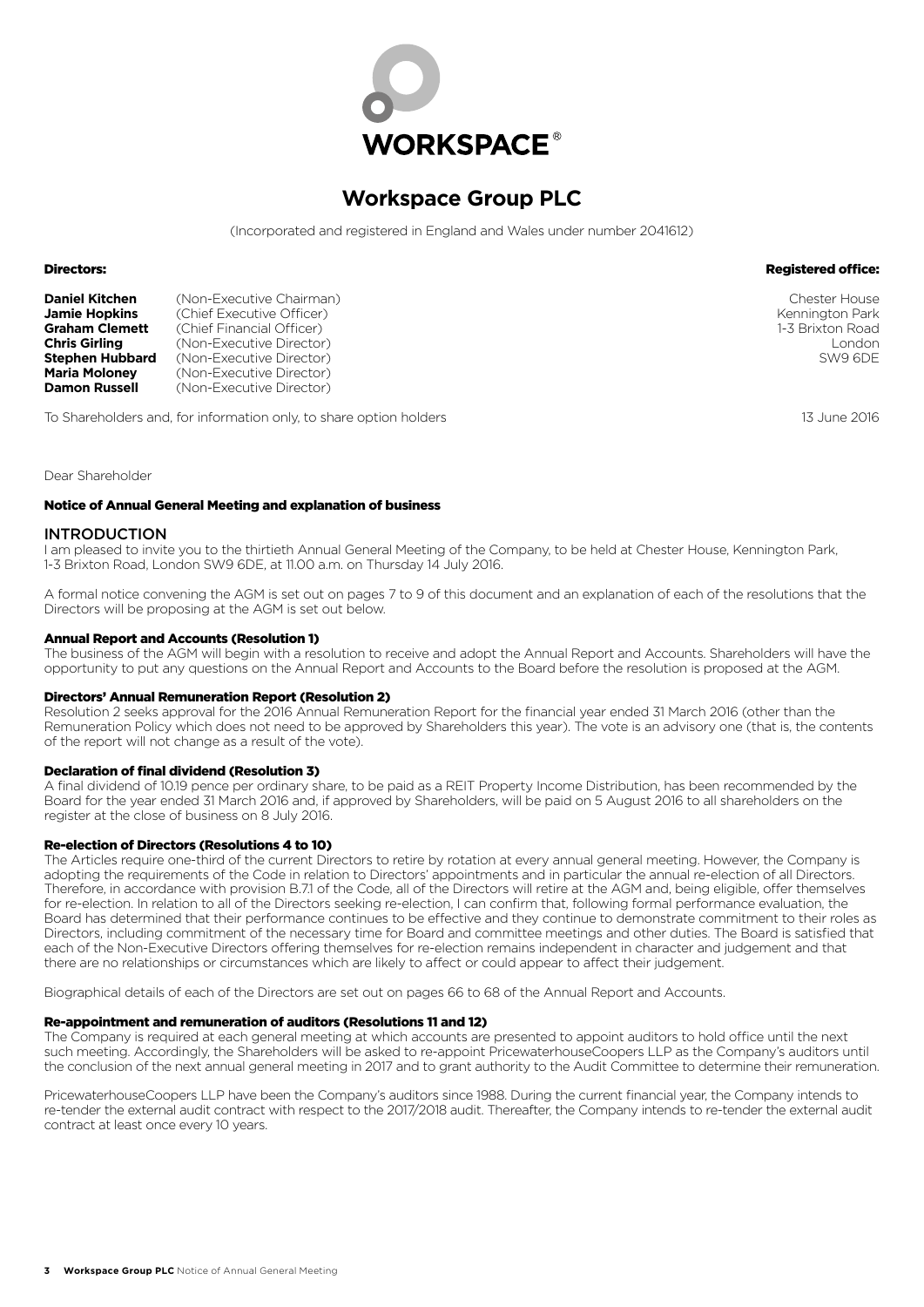#### Renewal of authority to allot equity securities (Resolution 13)

The authority given to the Directors to allot further shares or to grant rights to subscribe for, or to convert securities into shares in the capital of the Company requires the prior authorisation of the Shareholders in general meeting under section 551 of the Act.

Upon the passing of Resolution 13 (pursuant to paragraph (a)(i) of Resolution 13), the Directors will have the necessary authority until the date of the next annual general meeting in 2017 or, if earlier, 30 September 2017 to allot and/or grant rights to subscribe for, or convert securities into, equity securities (as defined in section 560(1) of the Act), up to an aggregate nominal amount of £54,135,572 (which represents approximately one-third of the issued ordinary share capital of the Company as at 9 June 2016 (being the latest practicable date prior to publication of this document)).

In addition, in line with guidance issued by the IA on the expectations of institutional investors in relation to the authority of Directors to allot shares, upon the passing of Resolution 13 (pursuant to paragraph (a)(ii) of Resolution 13), the Directors will have authority, until the date of the next annual general meeting of the Company in 2017 (or, if earlier, 30 September 2017) to allot and/or grant rights to subscribe for, or convert securities into, equity securities (as defined in section 560(1) of the Act) in connection with a rights issue in favour of Shareholders up to an aggregate nominal amount equal to £108,271,145, as reduced by the aggregate nominal amount of any shares issued under paragraph (a)(i) of Resolution 13. This amount (before any reduction) represents approximately two-thirds of the issued ordinary share capital of the Company as at 9 June 2016 (being the latest practicable date prior to publication of this document).

In order to ensure that the maximum aggregate nominal amount of equity securities allotted and/or granted under Resolution 13 is never more than an amount equal to two-thirds of the issued ordinary share capital as at 9 June 2016, deductions will be made from paragraph (a)(i) or (a)(ii) to ensure that this remains the case, whether or not the Company issues shares under paragraph (a)(i) first or paragraph (a)(ii) first.

This limited authority will enable the Directors to issue shares when they believe it is in the interests of the Company to do so. It replaces the equivalent authority taken at the last annual general meeting of the Company in 2015, which will remain in force up until the conclusion of this year's AGM. While the Company would always consider from time to time the best manner of financing the Group, there is no present intention of issuing ordinary shares or other equity securities pursuant to Resolution 13.

The Directors will continue to seek to renew this authority at each annual general meeting in accordance with current best practice.

#### Disapplication of pre-emption rights (Resolution 14)

If the Directors wish to exercise the authority under Resolution 13 and offer shares (or wish to sell any shares which the Company may purchase and elect to hold as treasury shares) for cash, the Act requires that, unless Shareholders have given authority for the waiver of their statutory pre-emption rights, the new shares must be offered first to existing Shareholders in proportion to their existing shareholdings. In certain circumstances, it may be in the best interests of the Company to allot new shares (or to grant rights over shares) for cash or to sell treasury shares for cash without first offering them to existing Shareholders in proportion to their holdings.

Resolution 14 therefore empowers the Directors until the date of the next annual general meeting of the Company in 2017 or, if earlier 30 September 2017, to allot and/or grant equity securities for cash (or transfer shares which are from time to time held by the Company in treasury for cash) (i) by way of a rights issue or an open offer or other offer of securities (not being a rights issue) in favour of existing Shareholders in proportion to their shareholdings (subject to certain exclusions); or (ii) otherwise than pursuant to (i) up to an aggregate nominal value of £8,120,336 which is equivalent to approximately 5% of the issued ordinary share capital of the Company on 9 June 2016, (being the latest practicable date prior to the publication of this document). Resolution 14 also covers the allotment of equity securities in connection with share option schemes.

This limited authority will enable the Directors to issue shares when they believe it is in the interests of the Company to do so. It replaces the similar authority granted at the last annual general meeting of the Company in 2015 which will remain in force up until the conclusion of the AGM. The Directors will seek to renew such authority and power at successive annual general meetings.

As at 9 June 2016 (being the last practicable date prior to publication of this document), the Company held no shares in treasury.

#### Authority for purchase of own shares (Resolution 15)

Resolution 15 authorises the Company to make market purchases (within the meaning of section 693 of the Act) on the London Stock Exchange of up to a maximum aggregate number of 16,240,672 Ordinary Shares (equivalent to approximately 10% of the current issued ordinary share capital of the Company as at 9 June 2016 (being the latest practicable date prior to publication of this document)), at a minimum price per Ordinary Share of its nominal value and a maximum price of the higher of (i) an amount equal to 105% of the average of the middle market quotations of the Ordinary Shares as derived from the London Stock Exchange Daily Official List during the period of five business days immediately preceding the day on which that Ordinary Share is contracted to be purchased and (ii) an amount equal to the higher of the last independent trade and the highest current independent bid on the trading venues where the purchase is carried out. Resolution 15 should not be taken as an indication that the Company will purchase Ordinary Shares at any particular price or indeed at all. The Directors would only consider making purchases if they believe that such purchases would result in an increase in earnings per share and are in the best interests of the Shareholders.

The authority will expire at the conclusion of the annual general meeting of the Company in 2017 or, if earlier, 30 September 2017 after the passing of Resolution 15. It is intended to renew such authority and power at successive annual general meetings.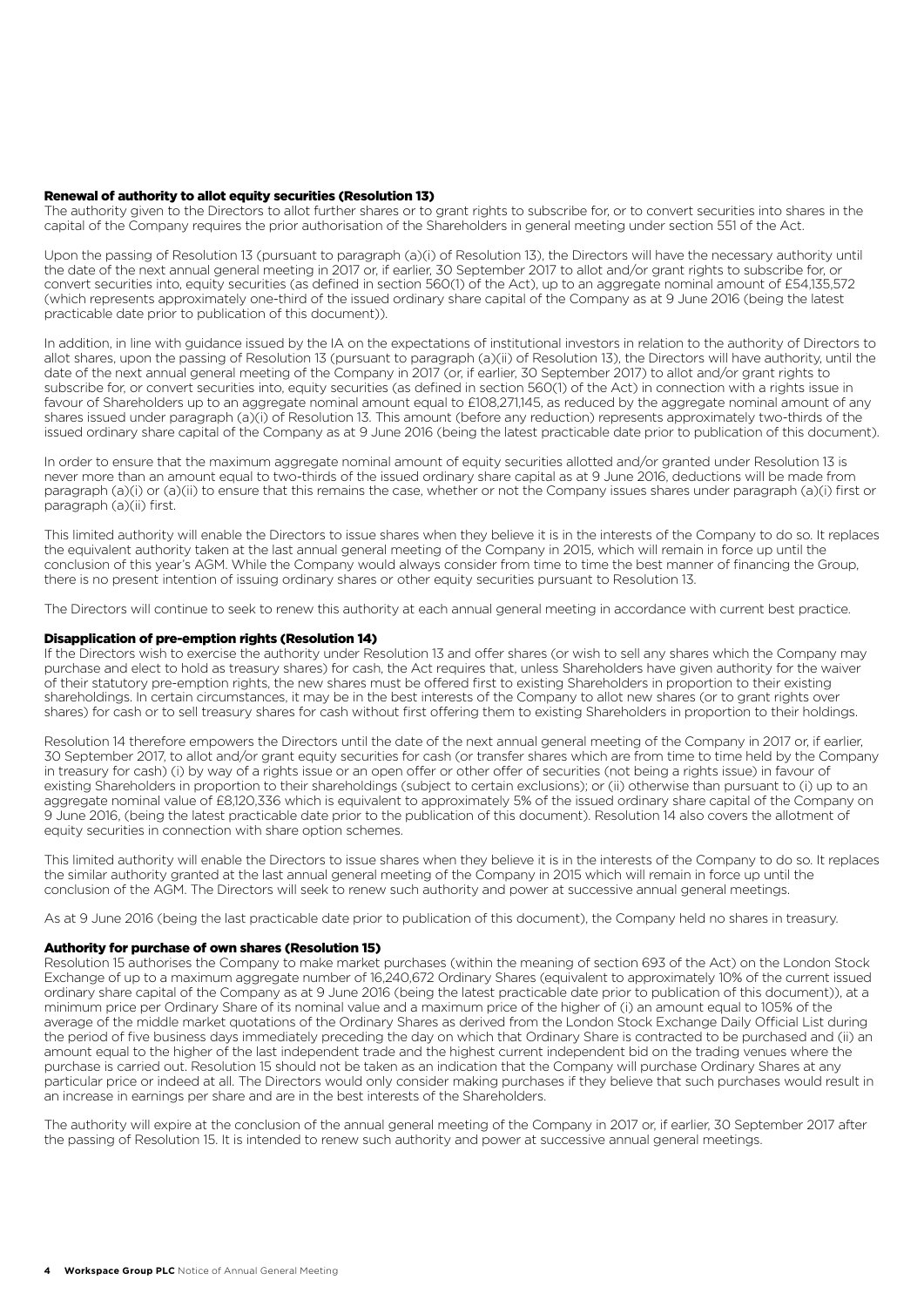Any Ordinary Shares purchased under the authority would either be cancelled, and the number of Ordinary Shares in issue would be reduced accordingly, or would be held in treasury. The Directors would consider holding as treasury shares any shares which the Company repurchases pursuant to the authority provided by this Resolution 15. To the extent that any shares repurchased by the Company are held in treasury, earnings per share will only be increased on a temporary basis until such time as the shares are sold or transferred out of treasury. Overall, the Directors believe that the ability of the Company to hold shares in treasury will provide the Company with greater flexibility in the management of its share capital.

The Company has options outstanding over 2,034,218 shares; the aggregate nominal amount of which represents approximately 1.3% of the Company's issued ordinary share capital as at 9 June 2016 (being the latest practicable date prior to publication of this document). If the Company bought back the maximum number of Ordinary Shares permitted pursuant to this Resolution, then the total number of options to subscribe for Ordinary Shares outstanding at 9 June 2016 would represent 1.4% of the reduced issued share capital of the Company.

#### Adoption of new Articles of Association (Resolution 16)

The principal changes contained in the proposed new articles of association are summarised in the Appendix to this document. Other changes, which are of a minor, technical or clarifying nature, have not been noted in the Appendix.

Shareholders should note that the new articles of association continue to contain provisions which help to ensure that the Company will not become subject to certain additional tax charges provided under the REIT regime if the Company pays a dividend (or makes any other distribution) to a 'Substantial Shareholder' as defined in the Articles.

#### Authority to retain a notice period of fourteen clear days for general meetings (Resolution 17)

Resolution 17 is a resolution to allow the Company to hold general meetings (other than annual general meetings) on 14 clear days' notice. Before the coming into force of the Shareholders' Rights Regulations on 3 August 2009, the Company was able to call general meetings (other than an annual general meeting) on 14 clear days' notice without obtaining Shareholder approval. Changes made to the Act by the Shareholders' Rights Regulations increased the notice period required for general meetings of the Company to 21 days unless Shareholders approve a shorter notice period (which cannot be less than 14 clear days). AGMs will continue to be held on at least 21 clear days' notice.

Accordingly, in order to preserve the Company's ability to call general meetings (other than an annual general meeting) on 14 clear days' notice, Resolution 17 seeks such approval from Shareholders. The flexibility offered by this Resolution will be used where, taking into account the circumstances, the Directors consider this appropriate in relation to the business to be considered at the general meeting. In making this determination, the Directors will take account of the provisions of the Code in relation to the notice for general meetings. If granted, the approval will be effective until the Company's next annual general meeting in 2017, when it is intended that a similar resolution will be proposed.

Whether or not you intend to be present at the AGM you are requested to complete and sign the enclosed form of proxy and return it as soon as possible to the Company's registrars, Computershare Investor Services PLC, The Pavilions, Bridgwater Road, Bristol BS99 6ZY. Members may also register the appointment of a proxy electronically by accessing the website www.investorcentre.co.uk/eproxy, which is operated by Computershare Investor Services PLC. In either case, the proxy appointment must be received by Computershare Investor Services PLC by no later than 48 hours (excluding weekends and any bank holiday) before the time of the AGM.

Alternatively, CREST members who wish to appoint a proxy or proxies through the CREST electronic proxy appointment service may do so by using the procedures described in the CREST Manual. CREST messages must be received by the issuer's agent not later than 48 hours (excluding weekends and any bank holiday) before the time appointed for holding the AGM (i.e. Tuesday 12 July 2016 at 11.00 a.m.). Completion and return of a form of proxy will not preclude Shareholders from attending and voting at the AGM should they choose to do so.

#### **Decommendation**

Your Board considers that the resolutions to be proposed at the AGM are in the best interests of the Company and the Shareholders as a whole, and the Board unanimously recommends that you vote in favour of the proposed resolutions. The Directors intend to vote in favour of the resolutions in respect of their own beneficial shareholdings in the Company.

Yours sincerely

#### **Daniel Kitchen**

Chairman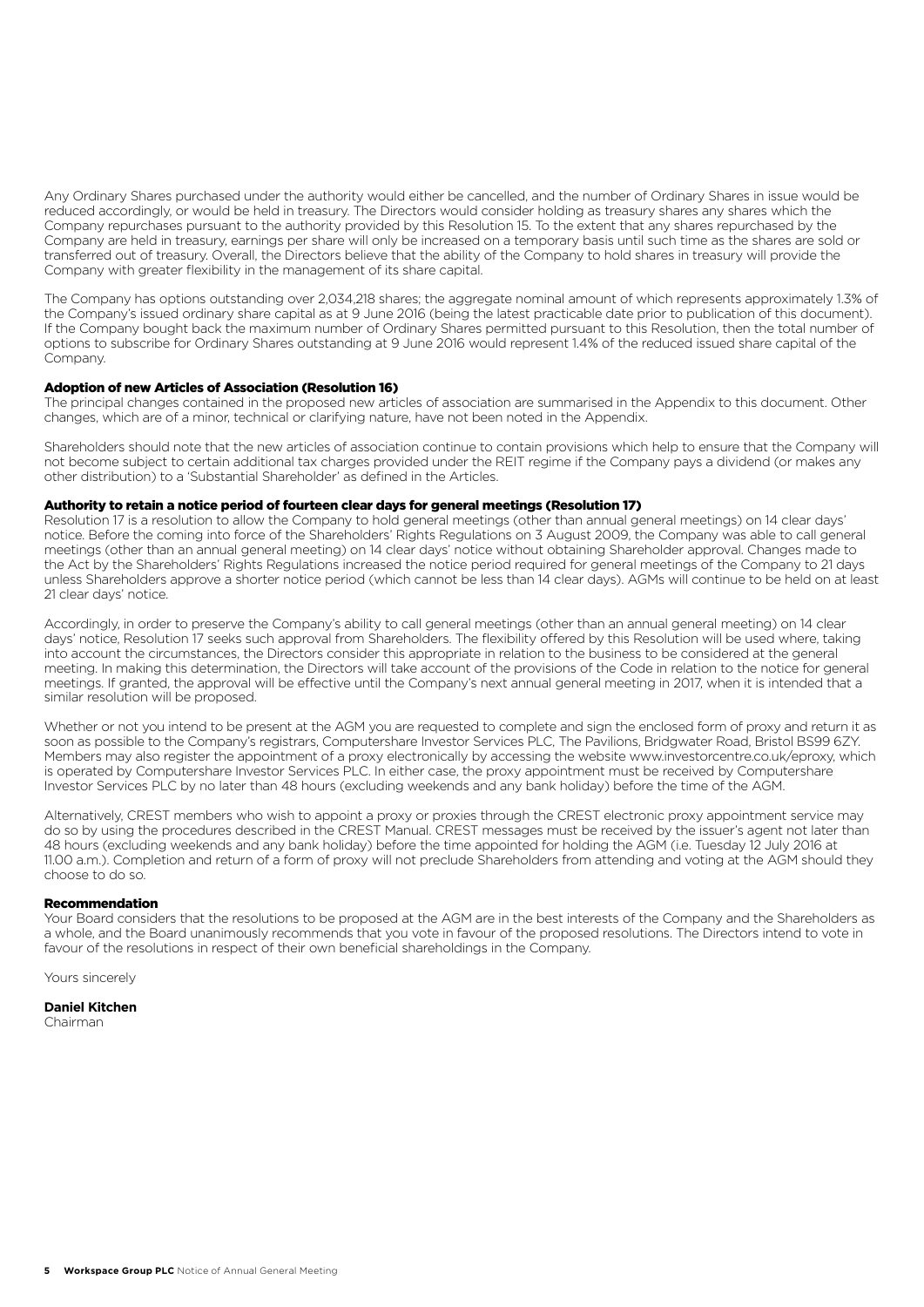# EXPLANATORY NOTES OF PRINCIPAL CHANGES TO THE EXISTING ARTICLES

It is proposed in Resolution 16 to adopt new articles of association ('**New Articles**') in order to update the Articles. The substantive changes are intended to reflect developments in practice and to provide clarification and flexibility.

#### Bearer shares

All provisions in the Articles relating to bearer shares, that is shares represented by share warrants to bearer, have been deleted in the New Articles. This accords with the changes to the Act to abolish bearer shares.

#### Untraced members

The New Articles will provide greater flexibility when the Company is trying to trace Shareholders. They replace the requirement to place notices in newspapers with a requirement that the Company must send a final notice to the last registered address of the Shareholder and use reasonable steps in the circumstances to trace the Shareholder and inform them that the Company intends to sell their shares.

Under the Articles, the Company may sell shares of Shareholders who have been untraced for a period of 12 years 3 months or more and can use the proceeds of sale for the purposes of its business. The former Shareholder must be listed as a creditor in the Company's accounts, so that they may subsequently claim the proceeds at any time. The New Articles treat the proceeds of such sale as forfeited by the former Shareholder, who will have been listed as a creditor for only two years, after which they have no further right to claim the proceeds.

#### Directors' fees

The New Articles update the provisions of the Articles that specify the amount of fees in aggregate which may be paid to Directors (other than alternate directors). The amount is increased from £400,000 per annum in the Articles to £800,000 per annum in the New Articles in order to reflect current market practice for similar sized companies.

#### Sealing of documents

To bring the Articles in line with common practice for listed companies, the New Articles permit the use of a laser seal that can be adopted for the purposes of the share certificates. This will permit the Company to move away from the process of applying an embossed seal to every share certificate produced.

#### Payment of dividends

The New Articles update the provisions of the Articles that relate to the way dividends are paid. The ICSA Registrar's Group issued guidance in 2014 including recommending wording for the articles of association to allow sufficient flexibility for electronic payment of dividends. The New Articles confirm the flexibility under the Articles to allow payment of dividends by different methods (including by bank transfer, cheque, other methods including electronic means). The New Articles additionally permit the Board to decide which payment method is to be used on any particular occasion.

Although it is not the Company's intention to change the current methods of payment at this time, it is important that the Company is able to cater for new developments and changes in practice, including considering the efficiency and cost savings if the Company changed to electronic payment only. The New Articles therefore follow the wording recommended by the ICSA Registrar's Group guidance and make express provision for setting a default method of payment. The New Articles provide that if the Company sells the shares of an untraced Shareholder, any dividend or other money unclaimed in respect of those shares will be forfeited after a period of two years.

#### Strategic report with supplementary material

As a result of changes to the Act, the Company is no longer required to prepare a summary financial statement. Instead, if a Shareholder agrees not to receive the full annual report and accounts, the Company may provide a copy of the strategic report together with certain supplementary material. The New Articles reflect these updated provisions of the Act. However, Shareholders can always view the full annual report and accounts on the Company's website or request a hard copy.

#### Suspension of postal services

To bring the Articles in line with common practice for listed companies, the New Articles permit the use of providing notice of a meeting by electronic means to those Shareholders who have provided the Company with an address for this. In addition, the Company must publish the notice in at least one national newspaper and make it available on the Company's website.

#### Destruction of documents

The New Articles update the Articles that relate to the destruction of documents. Changes include set time periods during which paid dividend warrants and cheques and proxy appointments are kept before being destroyed. In relation to proxy appointments, the duration depends on whether the proxy appointment is used for the purposes of a poll, in which case it is to be kept for one year from the date of use, or if not used, for one month from the end of the meeting to which it relates and at which no poll was demanded. Dividend warrants and cheques are to be kept for 1 year from the date of actual payment.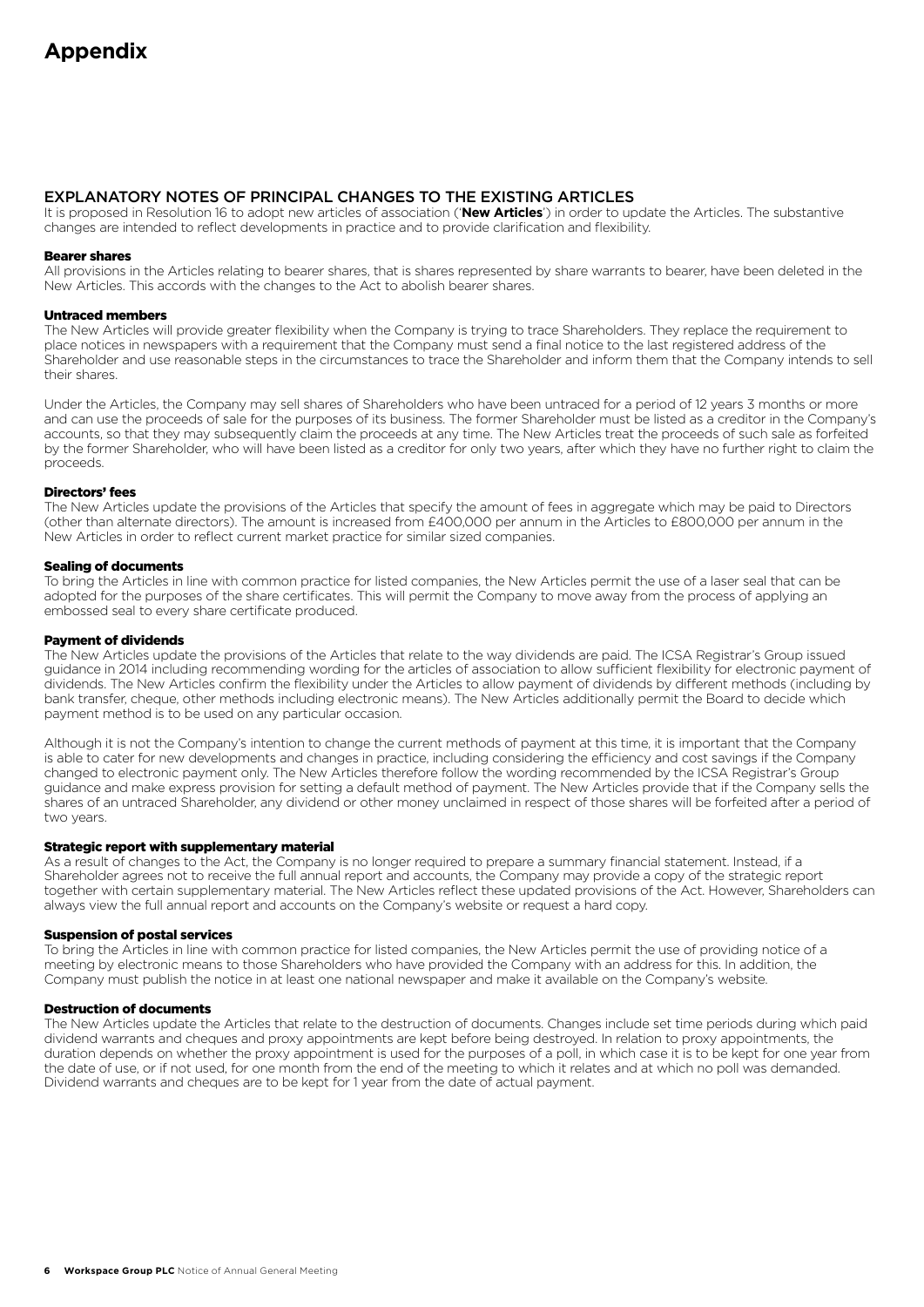# **Workspace Group PLC**

(Incorporated and registered in England and Wales under number 2041612)

#### NOTICE OF ANNUAL GENERAL MEETING

NOTICE IS HEREBY GIVEN that the thirtieth Annual General Meeting of the Company will be held at Chester House, Kennington Park, 1-3 Brixton Road, London SW9 6DE at 11.00 a.m. on Thursday 14 July 2016 to consider and, if thought fit, to pass the following resolutions, of which numbers 1 to 13 will be proposed as ordinary resolutions (which must each receive more than 50% of the votes cast in favour to be passed) and numbers 14 to 17 as special resolutions (which must each receive 75% or more of the votes cast in favour to be passed):

To consider and, if thought fit, to pass each of the following Resolutions 1 to 13 (inclusive) as an ordinary resolution:

- 1. To receive and adopt the annual report and accounts of the Company for the financial year ended 31 March 2016 and the reports of the Directors and auditors thereon.
- 2. To approve the 2016 annual remuneration report (other than the part containing the Company's remuneration policy) set out on pages 98 to 119 of the annual report and accounts for the financial year ended 31 March 2016.
- 3. To declare a final dividend of 10.19 pence per Ordinary Share in respect of the financial year ended 31 March 2016.
- 4. To re-elect Mr Daniel Kitchen as a Director.
- 5. To re-elect Mr Jamie Hopkins as a Director.
- 6. To re-elect Mr Graham Clemett as a Director.
- 7. To re-elect Dr Maria Moloney as a Director.
- 8. To re-elect Mr Chris Girling as a Director.
- 9. To re-elect Mr Damon Russell as a Director.
- 10. To re-elect Mr Stephen Hubbard as a Director.
- 11. To re-appoint PricewaterhouseCoopers LLP as auditors of the Company to hold office from the conclusion of this meeting until the conclusion of the next general meeting at which the accounts are laid before the Company.

#### 12. To authorise the audit committee to determine the remuneration of the auditors.

#### 13. THAT:

- (a) in substitution for all subsisting authorities to the extent unused, the Directors be and they are hereby generally and unconditionally authorised, in accordance with section 551 of the Companies Act 2006 (the '**Act**'), to exercise all the powers of the Company to allot and/or grant rights to subscribe for, or to convert any security into, equity securities (as defined in section 560(1) of the Act) in the Company:
	- (i) up to an aggregate nominal amount of £54,135,572 (such amount to be reduced by the nominal amount of any equity securities (as defined in section 560(1) of the Act) previously allotted and/or granted under paragraph (a)(ii) below in excess of such sum); and
	- (ii) comprising equity securities (as defined in section 560(1) of the Act) up to an aggregate nominal amount of £108,271,145 (such amount to be reduced by any allotments and/or grants previously made under paragraph (a)(i) above) in connection with an offer by way of a rights issue:

(A)to ordinary shareholders in proportion (as nearly as may be practicable) to their existing holdings; and

(B) to holders of other equity securities as required by the rights of those securities or as the Board otherwise considers necessary,

 and so that the Board may, in either case, impose any limits or restrictions and make any arrangements which it considers necessary or expedient to deal with treasury shares, fractional entitlements, record dates or with legal, regulatory or practical problems in, or under the laws, or the requirements of any regulatory body or any stock exchange in any territory or otherwise howsoever, provided that the authority conferred on the Directors under paragraphs (i) and (ii) above shall expire at the conclusion of the next annual general meeting of the Company in 2017 or, if earlier, 30 September 2017, but so that this authority shall allow the Company to make offers or agreements before the expiry of this authority which would or might require equity securities (as defined in section 560(1) of the Act) to be allotted and/or granted after such expiry and notwithstanding such expiry the Directors may allot and/or grant such equity securities in pursuance of such offers or agreements; and

(b) words and expressions defined in or for the purposes of Part 17 of the Act shall bear the same meanings in this resolution.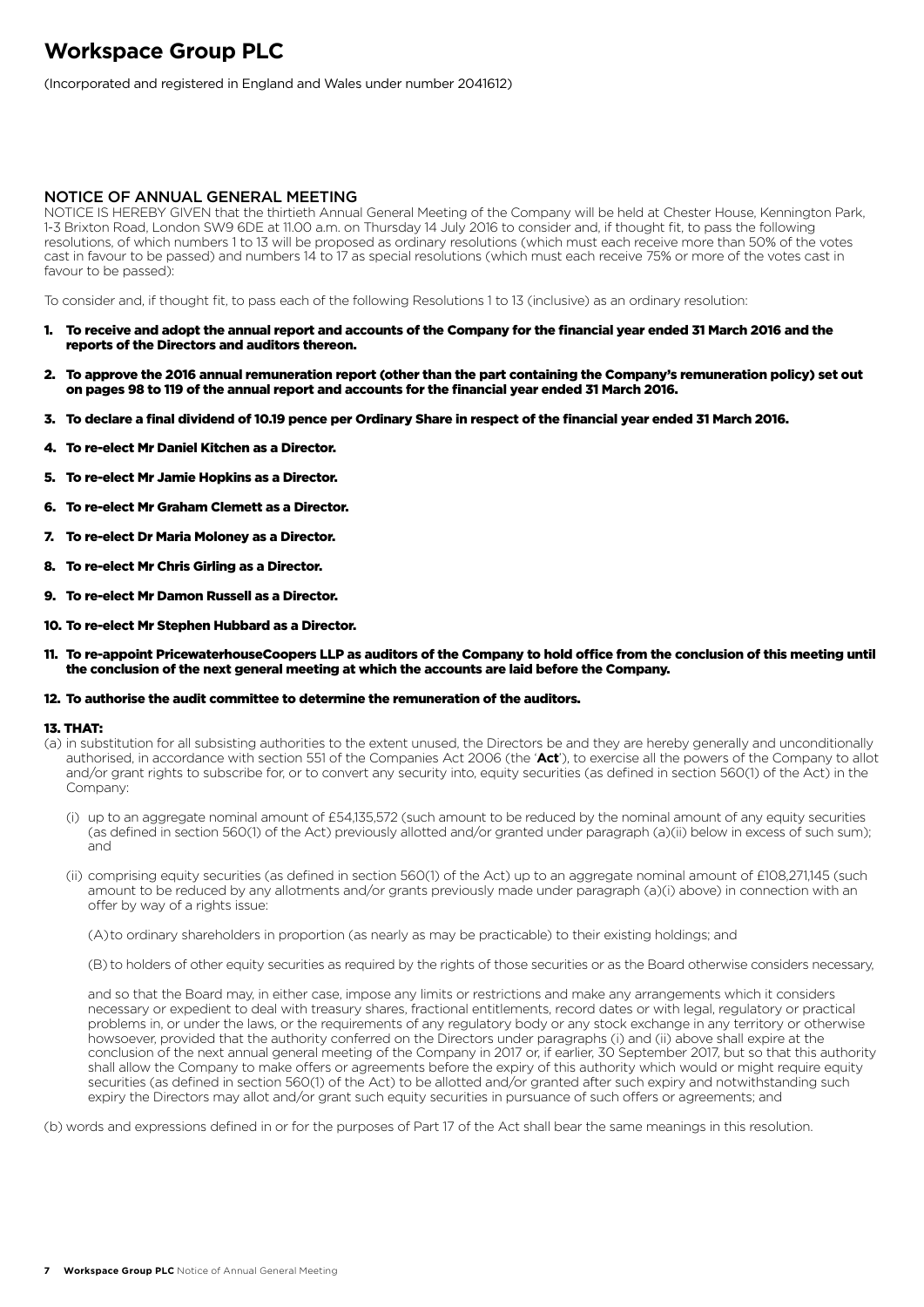## **To consider and, if thought fit, to pass each of the following Resolutions 14 to 17 (inclusive) as a special resolution:**

# 14.

**THAT** in substitution for all subsisting authorities to the extent unused:

(a) the Directors be and they are hereby empowered pursuant to section 570 and section 573 of the Companies Act 2006 (the 'Act'):

- (i) subject to the passing of Resolution 13, to allot and/or grant equity securities for cash pursuant to the authority given in accordance with section 551 of the Act by Resolution 13; and
- (ii) to transfer shares which are held by the Company in treasury for cash,

 as if section 561(1) of the Act did not apply to any such allotment, grant and/or transfer, provided that this power shall be limited to the allotment, grant and/or transfer of equity securities:

- (A) in connection with or the subject of an offer or invitation, open for acceptance or application for a period fixed by the Directors, to (i) holders of Ordinary Shares in the Company, and (ii) holders of such other equity securities of the Company as the Directors may determine, in proportion (as nearly as practicable) to their existing holdings on a record date fixed by the Directors or (where applicable) in accordance with the rights for the time being attached to such equity securities, subject in each case to such exclusions or other arrangements as the Directors may deem necessary or expedient to deal with treasury shares, fractional entitlements, record dates or with legal, regulatory or practical problems in or under the laws of, or the requirements of any regulatory body or any stock exchange in any territory, or otherwise howsoever;
- (B) in connection with the terms of any share option scheme for the time being operated by the Company (and any shares acquired or held by the Company in treasury may be transferred in satisfaction of the exercise of options under such scheme); and
- (C) otherwise than pursuant to sub-paragraphs (A) and (B) up to an aggregate nominal amount of £8,120,336 and shall expire at the conclusion of the next annual general meeting of the Company in 2017 or, if earlier, 30 September 2017, except that the Company may, before such expiry, make offers or agreements which would or might require equity securities to be allotted, granted or transferred after such expiry and notwithstanding such expiry the Directors may allot, grant or transfer equity securities in pursuance of such offers or agreements; and

(b) words and expressions defined in or for the purposes of Part 17 of the Act shall bear the same meanings in this resolution.

## 15.

THAT the Company be and is hereby generally and unconditionally authorised, pursuant to and in accordance with section 701 of the Companies Act 2006 (the 'Act'), to make market purchases (within the meaning of section 693(4) of the Act) of ordinary shares ('**Ordinary Shares**') in the capital of the Company on such terms and in such manner as the Directors may from time to time determine, provided that:

- (a) the maximum aggregate number of Ordinary Shares hereby authorised to be purchased shall be 16,240,672 ordinary shares of £1.00 each;
- (b) the minimum price (exclusive of expenses) which may be paid for an Ordinary Share is the nominal value of such Ordinary Share;
- (c) the maximum price (exclusive of expenses) which may be paid for an Ordinary Share is the higher of:
	- (i) an amount equal to 105% of the average of the middle market quotations for an Ordinary Share (as derived from the London Stock Exchange Daily Official List) for the five business days immediately preceding the date on which the Ordinary Share is contracted to be purchased; and
	- (ii) the higher of the price of the last independent trade of an Ordinary Share and the highest current independent bid for an Ordinary Share on the trading venues where the purchase is carried out;
- (d) the authority hereby conferred shall expire at the conclusion of the next annual general meeting of the Company in 2017 or, if earlier, 30 September 2017 after the date of the passing of this resolution, unless such authority is varied, revoked or renewed prior to such time by the Company in a general meeting by a special resolution; and
- (e) the Company may make a contract to purchase Ordinary Shares under the authority hereby conferred prior to the expiry of such authority which will or may be completed wholly or partly after the expiration of such authority, and the Company may purchase Ordinary Shares in pursuance of any such contract as if the authority conferred hereby had not expired.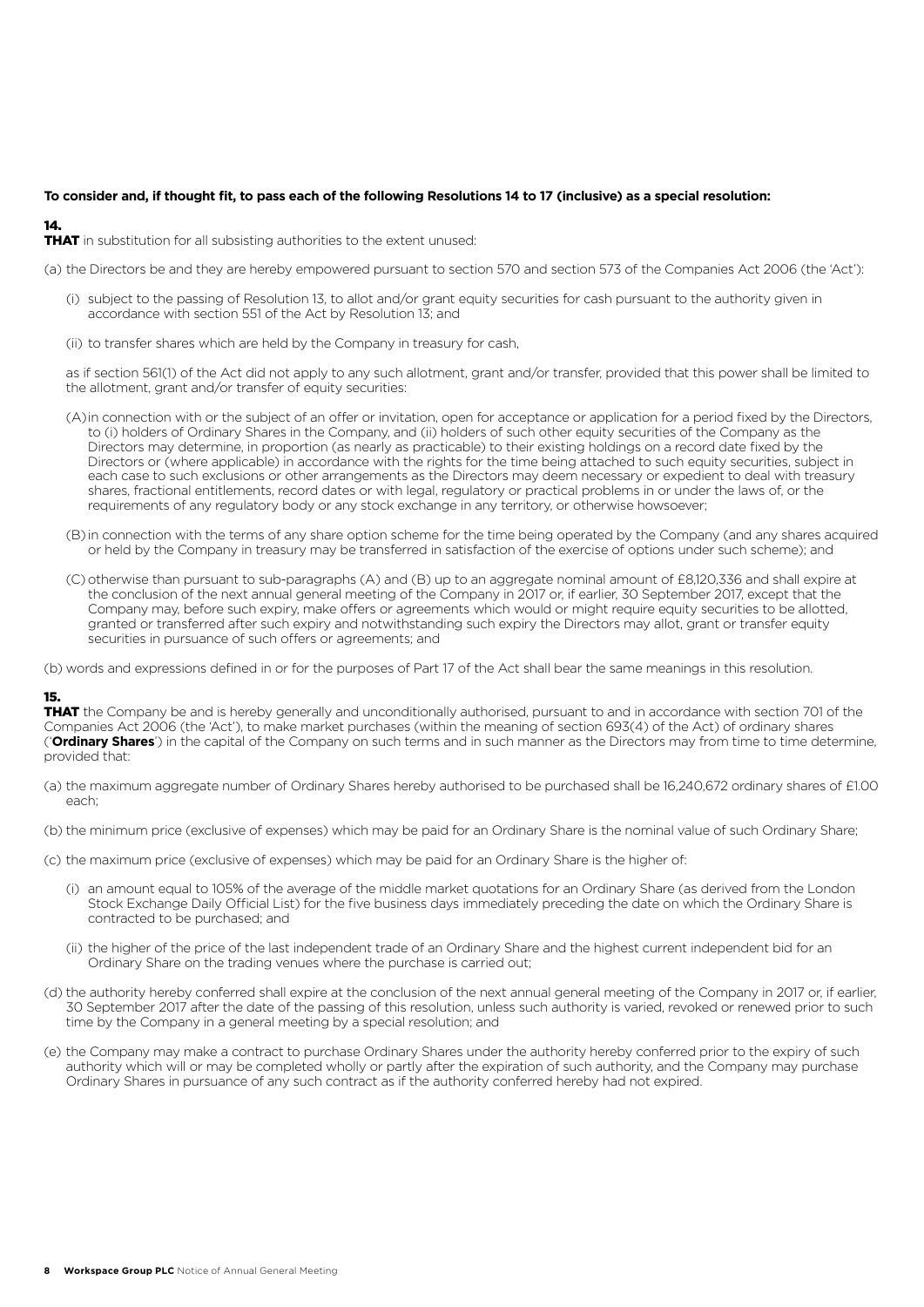# 16.

THAT the articles of association produced to the meeting and initialed by the Chairman of the meeting for the purposes of identification be adopted as the articles of association of the Company in substitution for, and to the exclusion of, the existing articles of association of the Company.

### 17.

THAT a general meeting other than an annual general meeting of the Company may be called on not less than 14 clear days' notice.

By order of the Board

#### Carmelina Carfora

Company Secretary Dated: 13 June 2016

#### Registered Office:

Chester House Kennington Park 1-3 Brixton Road London SW9 6DE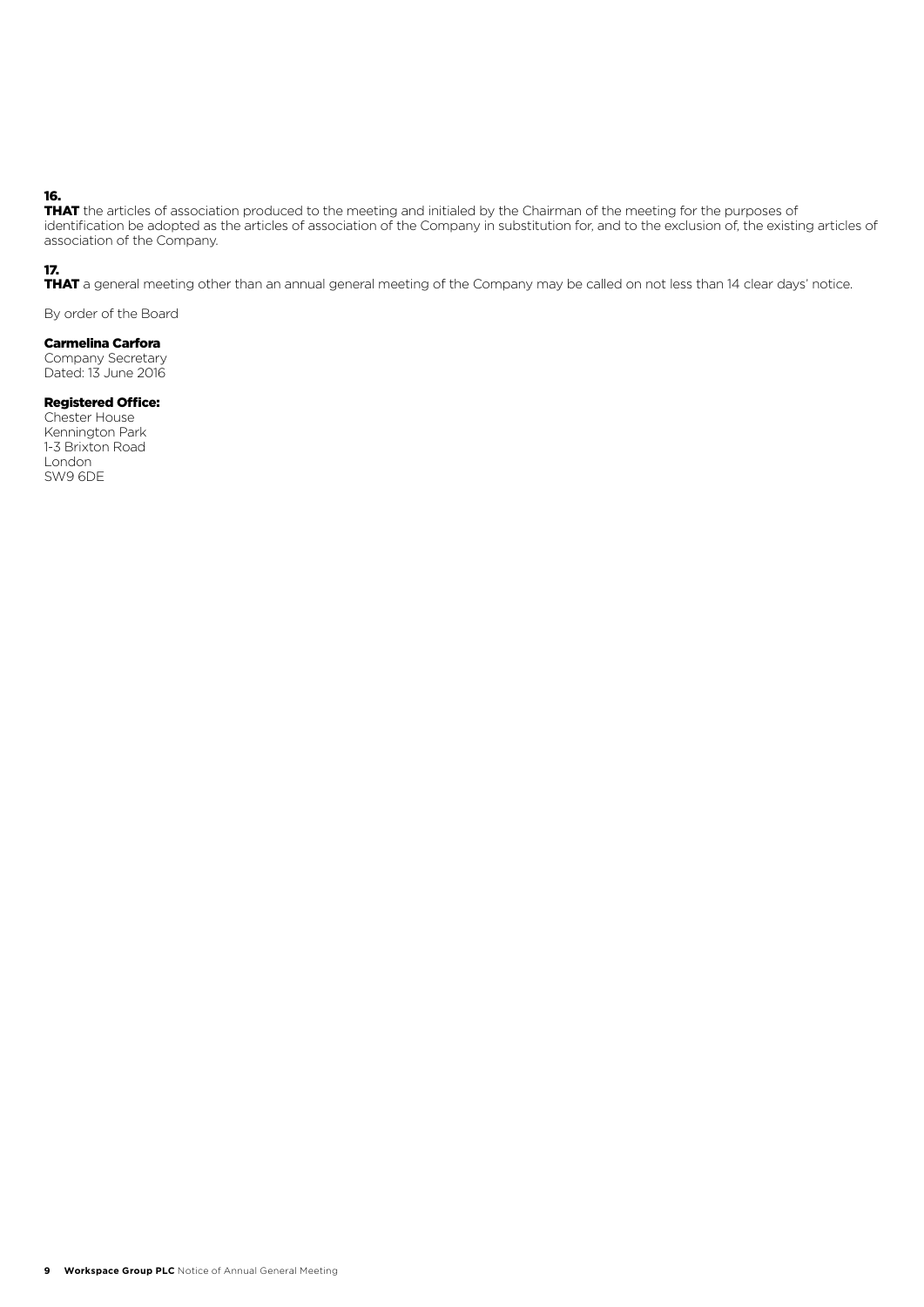# **Notes**

- 1. Pursuant to Regulation 41 of the Uncertificated Securities Regulations 2001 (as amended), only those Shareholders entered in the register of members of the Company at the close of business on the day which is two business days before the day of the AGM (or, in the event of any adjournment, on the day which is two business days before the day of the adjourned meeting) shall be entitled to attend and vote at the AGM in respect of the shares registered in their name at that time. Changes to entries on the register of members after that time shall be disregarded in determining the rights of any person to attend or vote at the AGM.
- 2. A member is entitled to appoint one or more proxies to exercise all or any of the member's rights to attend, speak and vote at the AGM. A form of proxy accompanies this document. Completion and return of such proxy will not preclude a member from attending the AGM and voting in person. A proxy need not be a member of the Company but must attend the meeting for the member's vote to be counted. If a member appoints more than one proxy to attend the AGM, each proxy must be appointed to exercise the rights attached to a different share or shares held by the member. If a member wishes to appoint more than one proxy and so requires additional forms of proxy, the member should contact the Company's registrars or photocopy the form of proxy provided with this document indicating on each copy the name of the proxy you wish to appoint and the number of Ordinary Shares in the Company in respect of which the proxy is appointed. All forms of proxy should be returned together in the same envelope. Where you wish to appoint more than one proxy, failure to specify the number of Ordinary Shares in the Company in respect of which each proxy is appointed or specifying more Ordinary Shares than you hold will result in the proxy appointments being invalid.
- 3. To be valid, a form of proxy for use at the AGM and the power of attorney or authority (if any) under which it is signed, or a copy of such authority notarially certified must be signed and lodged with the Company's registrars, Computershare Investor Services PLC, The Pavilions, Bridgwater Road, Bristol BS99 6ZY, no later than 48 hours (excluding weekends and any bank holiday) before the time fixed for the AGM or the adjourned meeting (i.e. Tuesday 12 July 2016 at 11.00am).
- 4. In the case of joint holders, where more than one of the joint holders purports to appoint a proxy, only the appointment submitted by the most senior holder will be accepted. Seniority is determined by the order in which the names of the joint holders appear in the Company's register in respect of the joint holding (the first named being deemed the most senior).
- 5. The right to appoint a proxy does not apply to persons whose shares are held on their behalf by another person and who have been nominated to receive communications from the Company in accordance with section 146 of the Act (a '**Nominated Person**'). A Nominated Person may have a right under an agreement with the registered Shareholder who holds the shares on their behalf to be appointed (or to have someone else appointed) as a proxy. Alternatively, if a Nominated Person does not have such a right, or does not wish to exercise it, he/she may have a right under such an agreement to give instructions to the person holding the shares as to the exercise of voting rights. Nominated Persons are reminded that their main point of contact in terms of their investment in the Company remains the member who nominated the Nominated Person to enjoy information rights (or, perhaps the custodian or broker who administers the investment on their behalf). Nominated Persons should continue to contact that member, custodian or broker (and not the Company) regarding any changes or queries relating to the Nominated Person's personal details and interest in the Company (including any administrative matter). The only exception to this is where the Company expressly requests a response from a Nominated Person.
- 6. CREST members who wish to appoint a proxy or proxies through the CREST electronic proxy appointment service may do so for the meeting and any adjournments thereof by using the procedures described in the CREST Manual. CREST personal members or other CREST sponsored members, and those CREST members who have appointed a voting service provider(s), should refer to their CREST sponsor or voting service provider(s), who will be able to take the appropriate action on their behalf.
- 7. In order for a proxy appointment or instruction made using the CREST service to be valid, the appropriate CREST message (a CREST Proxy Instruction) must be properly authenticated in accordance with Euroclear UK & Ireland Limited's specifications, and must contain the information required for such instruction, as described in the CREST Manual (available via www.euroclear.com/ CREST). To appoint one or more proxies or to give an instruction to a proxy (whether previously appointed or otherwise) via the CREST system, CREST messages must be received by the Company's agent (ID number 3RA50) not later than 48 hours (excluding weekends and any bank holiday) before the time appointed for holding the meeting. For this purpose, the time receipt will be taken to be the time (as determined by the timestamp generated by the CREST system) from which the Company's agent is able to retrieve the message by enquiry to CREST in the manner prescribed by CREST. After this time any change of instructions to proxies appointed through CREST should be communicated to the appointee through other means. The Company may treat as invalid a proxy appointment sent by CREST in the circumstances set out in regulation 35(5)(a) of the Uncertificated Securities Regulations 2001 (as amended).
- 8. CREST members and, where applicable, their CREST sponsors, or voting service providers should note that Euroclear UK & Ireland Limited does not make available special procedures in CREST for any particular message. Normal system timings and limitations will, therefore, apply in relation to the input of CREST Proxy Instructions. It is the responsibility of the CREST member concerned to take (or, if the CREST member is a CREST personal member, or sponsored member, or has appointed a voting service provider, to procure that his CREST sponsor or voting service provider(s) take(s)) such action as shall be necessary to ensure that a message is transmitted by means of the CREST system by any particular time. In this connection, CREST members and, where applicable, their CREST sponsors or voting service providers are referred, in particular, to those sections of the CREST Manual concerning practical limitations of the CREST system and timings (www.euroclear.com/CREST).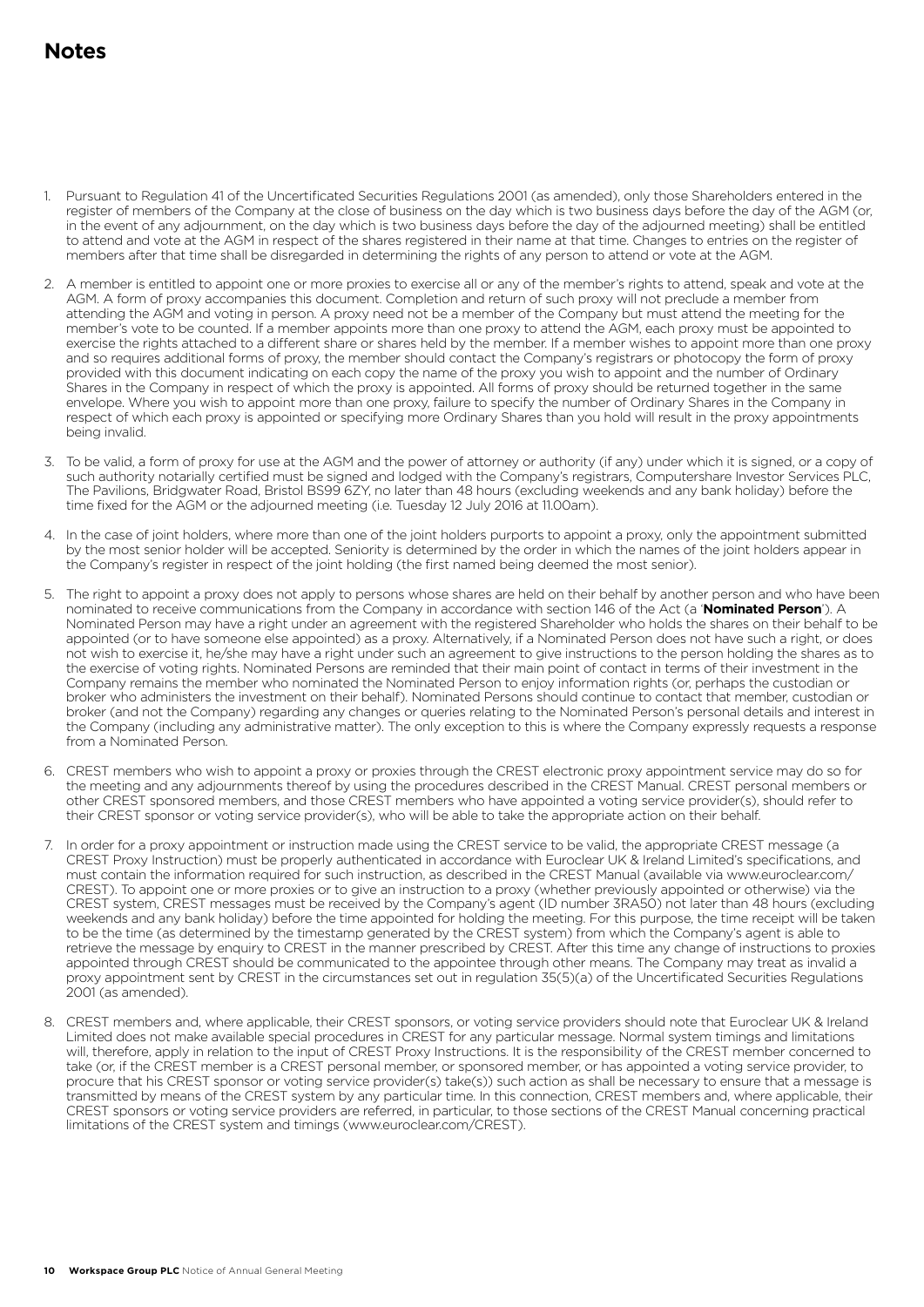- 9. Alternatively, members may register the appointment of a proxy for the AGM electronically, by accessing the website: www. investorcentre.co.uk/eproxy, using the Control Number, PIN and Shareholder Reference Number set out on their proxy card, where full details of the procedure are given. This website is operated by Computershare Investor Services PLC. The proxy appointment and any power of attorney or other authority under which the proxy appointment is made must be received by Computershare Investor Services PLC not less than 48 hours (excluding weekends and any bank holiday) before the time for holding the AGM or adjourned meeting or (in the case of a poll taken otherwise than at or on the same day as the meeting or adjourned meeting) for the taking of the poll at which it is to be used. The use of the internet service in connection with the AGM is governed by Computershare Investor Services PLC's conditions of use set out on the website, www.investorcentre.co.uk/eproxy and may be read by logging on to that site.
- 10. Any corporation which is a member can appoint one or more corporate representatives who may exercise on its behalf all of its powers as a member provided that, if it is appointing more than one corporate representative, it does not do so in relation to the same shares.
- 11. As at 9 June 2016, being the latest practicable date prior to publication of this Notice, the Company had 162,406,717 Ordinary Shares in issue with a total of 162,406,717 voting rights.
- 12. The Executive Directors' service contracts; Non-Executive Directors' letters of appointment; and a copy of the current articles of association of the Company together with the amended form of the articles of association as proposed to be adopted by Resolution 16 are available for inspection at the Company's registered office and will be available for inspection during normal business hours on any weekday (Saturdays, Sundays and bank holidays excluded) at the place of the AGM from 15 minutes prior to the commencement of the AGM until the conclusion of the meeting.
- 13. Under section 527 of the Act, members meeting the threshold requirements set out in that section have the right to require the Company to publish on a website a statement setting out any matter relating to:
	- (a) the audit of the Company's accounts (including the auditor's report and the conduct of the audit) that are to be laid before the AGM; or
	- (b) any circumstance connected with an auditor of the Company ceasing to hold office since the previous meeting at which annual accounts and reports were laid in accordance with section 437 of the Act.

 The Company may not require the members requesting any such website publication to pay its expenses in complying with sections 527 or 528 of the Act. Where the Company is required to place a statement on a website under section 527 of the Act, it must forward the statement to the Company's auditor not later than the time when it makes the statement available on the website. The business which may be dealt with at the meeting includes any statement that the Company has been required under section 527 of the Act to publish on a website.

14. Any member attending the AGM has the right to ask questions. The Company must cause to be answered any question relating to the business being dealt with at the AGM put by a member attending the meeting. However, members should note that no answer need be given in the following circumstances:

(a) if to do so would interfere unduly with the preparation of the meeting or would involve a disclosure of confidential information;

- (b) if the answer has already been given on a website in the form of an answer to a question; or
- (c) if it is undesirable in the interests in the Company or the good order of the meeting that the question be answered.
- 15. This Notice, together with information about the total numbers of shares in the Company in respect of which members are entitled to exercise voting rights at the AGM as at 9 June 2016, being the latest practicable date prior to publication of this Notice and, if applicable, any members' statements, members' resolutions or members' matters of business received by the Company after the date of this notice and other information required by section 311A of the Act, will be available on the Company's website www.workspace.co.uk
- 16. Any electronic address provided either in this Notice or in any related documents (including the form of proxy) may not be used to communicate with the Company for any purposes other than those expressly stated.

#### Workspace Group PLC

Chester House Kennington Park 1-3 Brixton Road London SW9 6DE

T+44 (0) 207 138 3300 F+44 (0) 207 247 0157 W www.workspace.co.uk E investor.relations@workspace.co.uk